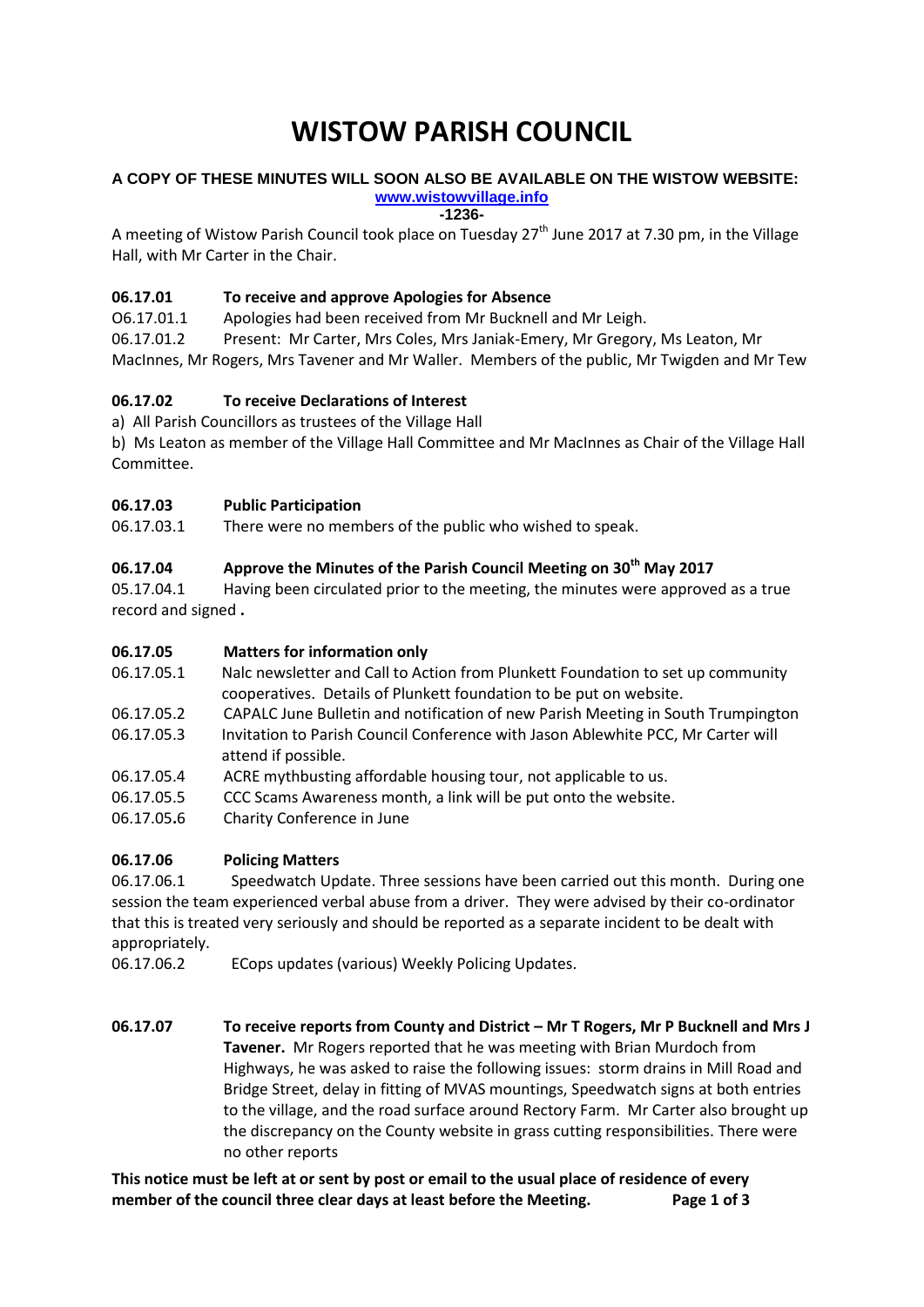# **Page 2**

## **06.17.08 Finance**

a) the Financial Statement and Cashflow for June was approved c) payment of following amounts was approved: CGM, grass cutting £568.80 Clerk's salary and expenses £233.80 **06.17.08** Income for June: £474.33 CCC contribution to grass cutting

## **06.17.09 Correspondence**

06.17.09.1 An email had been received from Wistow in Bloom requesting an annual donation of £200. It was proposed that the granT be dependent on a plan being in place so that the village was covered evenly . Mr Carter would make an appointment to meet with Mrs Telling to discuss.

# **06.17.10 To consider any Planning Applications received and planning related issues**

06.17.10.1 None.

## **06.17.11 Highways Report/Traffic Matters**

06.17.11.1 MVAS is ordered, update on installation, Mr Leigh was absent, Mr Rogers was asked to chase the installation of the mounts.

- 06.17.11.2 Regular update on CCC road works events to be circulated.
- 06.17.11.3 Other outstanding highways issues were passed to Mr Rogers

### **06.17.12 Maintenance Issues**

- 06.17.12.1 Playground one quote was still outstanding for playground equipment and being chased. Due to the time being taken to get to the point of applying for grants and bringing it all together it was agreed that some essential repairs would be carried out, including the rubber matting. Mr MacInnes would source a repair kit.
- 06.17.12.2 Playground rota/risk assessment forms, Mr Leigh May, Mr Carter July, Mrs Emery, August and Mr Waller September.
- 06.17.12.3 The Clerk and Mr Waller had met with CGM to discuss the grass cutting issues. The team had since been into the village and cut all problem areas to a satisfactory finish.
- 06.17.12.4 Whilst walking through the village with CGM the Clerk had been approached by a resident of Oaklands Close regarding hedges. An email had been sent to Luminus who had undertaken to engage with the resident to attempt to solve the issues.

### **06.17.13 Administration Matters**

- 06.07.13.1 PC11 on Oaklands Close is damaged, a quote for repair has been requested.
- 06.07.13.2 Mrs Janiak Emery had attended an Emergency Planning Seminar and she gave us feedback. It was suggested that she prepare something for the website that was relevant to such emergencies that could arise in our community. Mr Tew would also be involved.

### **06.17.14 Working Parties Feedback and Updates**

a- Litter, Mr MacInnes, nothing to report

**This notice must be left at or sent by post or email to the usual place of residence of every member of the council three clear days at least before the Meeting. Page 2 of 3**